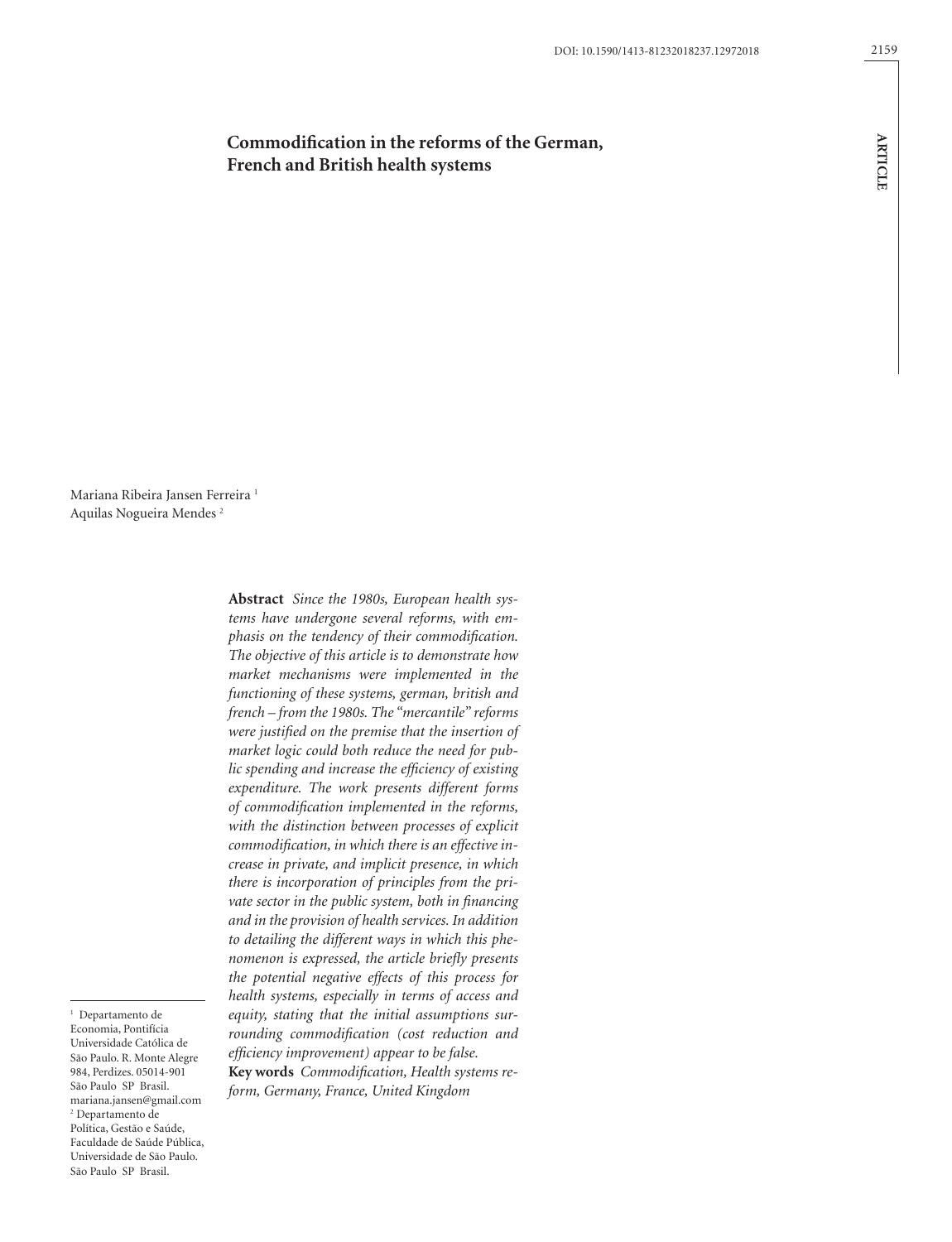## **Introduction**

One of the main brands of post-war social protection, with emphasis on health systems, was the decommodification of access to goods and social services, that is, access was not dependent on purchasing power and price definition<sup>1</sup>. Germany, France and the United Kingdom, as well as several other European countries, structure broad health systems. These three countries have developed distinct health systems, but with some common central characteristics: predominantly public financing (through taxes or social contributions) and broad access, close to universality, even in countries such as Germany and France where the system was intended, and not to every citizen (as in the United Kingdom).

However, in the face of a series of economic crises since the 1970s, the reduction in the pace of economic growth and the rise in the unemployment rate have put pressure on the public budget. Added to the growth of the neoliberal influence, which called for important changes in the action of the State and acquired greater force from the 1980s, the actions of the National States underwent a series of changes, affecting social protection systems.

In this new context, health systems have undergone reforms that have introduced, albeit partially, market mechanisms. The reforms were justified on the premise that the insertion of market logic could both reduce the need for public spending – with the private sector assuming certain functions –such as increasing the efficiency of existing expenditures – by inserting, within a public structure, "market mechanisms", such as competition, pay by result, etc.<sup>2,3</sup>.

It is important, however, to highlight that the private sector is not a new agent to the systems. None of the postwar systems of health has ever been – even before the changes adopted since the 1980s – totally public. In turn, the various mechanisms that have been adopted over the last three decades, have represented a quantitative and qualitative alteration of private presence and market logic in public health systems.

The aim of this article is, therefore, to present the main trends in commodification in health systems in Germany, France and the United Kingdom and how they have developed during the reforms implemented in the last decades, besides pointing out some already identifiable consequences and possible risks in the deepening the process. It is important to point out that, although we are referring to the United Kingdom, and all available data cover the territory as a whole, after 1999 the reforms carried out refer only to the English NHS (with Scotland and Wales making different changes to their systems).

Our study is justified by the importance of understanding the dynamics of changes in universal health systems, by expanding existing forms and creating new market mechanisms.

For this, the article is structured in five parts, besides this introduction and the conclusion. The first part presents the analytical referential, presenting the main historical characteristics of the three health systems and the classification of forms of commodification. In the following four parts, each trend is detailed: the explicit commodification of the financing; explicit commodification in the supply of services; the implicit commercialization of financing and the implicit commercialization of health service provision.

#### **Analytical referential**

This paper is based on a comparative study on how the introduction of market mechanisms affected three different health systems. Germany, France and the United Kingdom were selected for having similar characteristics that allow comparison (such as the development of their health systems after the Second world war, the effects of the crisis of the 1970s and 1980s and challenges in the context of the european common market), as well as relevant differences that contribute to understand how different institutional designs respond to the introduction of market mechanisms.

In this sense, it is initially for us to present some analytical categories that describe the main characteristics of the systems used as unit of work in this article. These categories are summarized in Chart 1.

In addition to the choice of the countries studied, the authors chose to address a specific aspect of the reforms carried out in the three health systems, namely, the introduction of market mechanisms. In order to carry out this analysis, we have chosen to classify it as a tendency towards "commodification". In the literature on the subject, we find authors adopting the terms mercantilization, privatization and commercialization<sup>2-8</sup>. In this article we have chosen commodification because it is an expression that accommodates a broader process, that is, the increase of private logic within public health systems, by increasing the direct participation of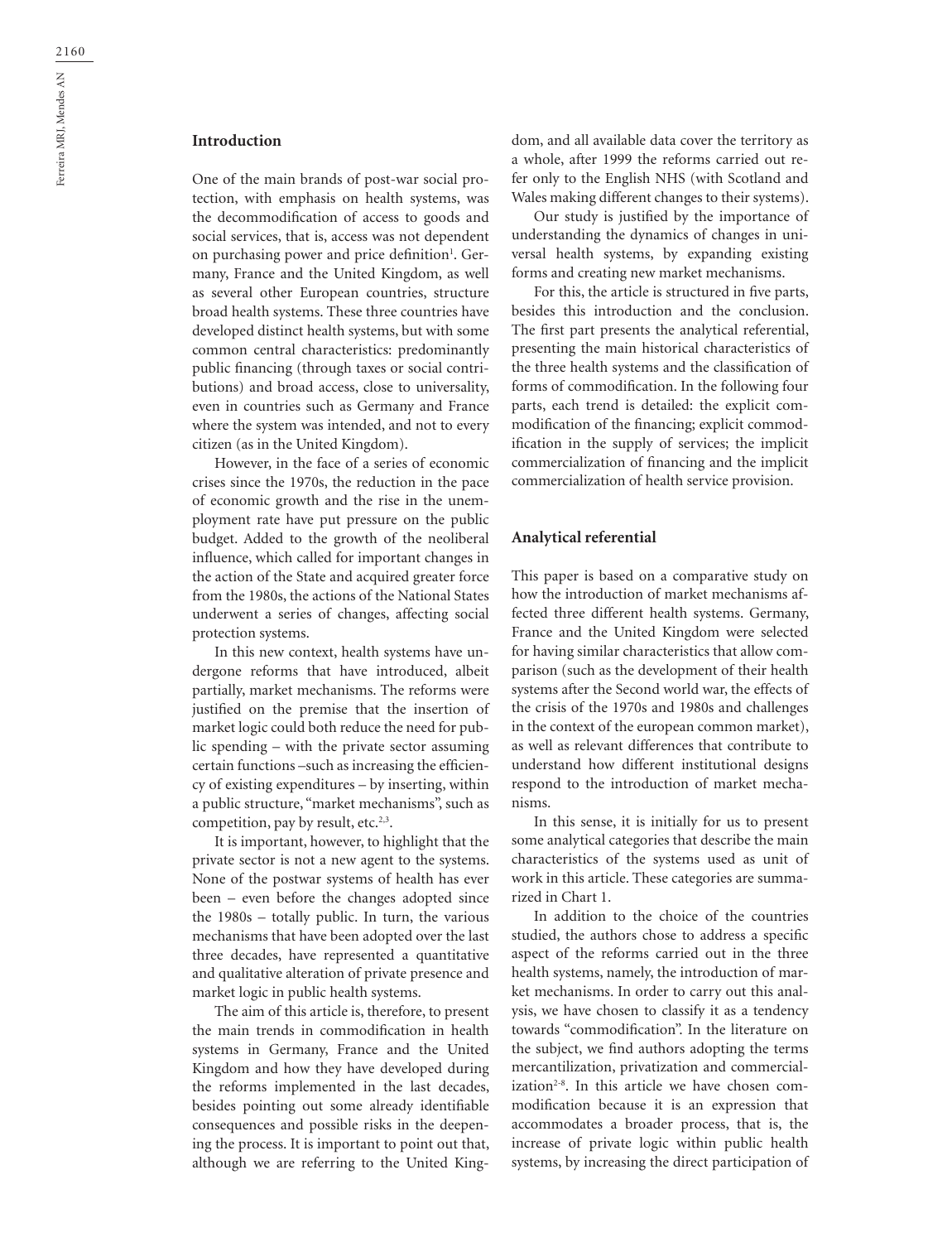|                             | Germany                                     | France                                                           | <b>United Kingdom</b>          |
|-----------------------------|---------------------------------------------|------------------------------------------------------------------|--------------------------------|
| Modality                    | Social insurance system                     | Social insurance system                                          | National system                |
| <b>Access</b>               | Workers                                     | Workers                                                          | Citizens                       |
| Financing                   | Social contributions                        | Social contributions                                             | <b>Taxes</b>                   |
| Contributions               | Defined by each Fund                        | Variable according to salary<br>(up to a general ceiling)        | -------                        |
| Accession                   | Automatic (up to a certain<br>salary range) | Automatic                                                        | Automatic                      |
| <b>Benefits</b>             | Uniform                                     | Uniform                                                          | Uniform                        |
| Free choice                 | Yes                                         | Yes                                                              | N <sub>0</sub>                 |
| Regulation                  | Funds (regional and by                      | Funds (national and special                                      | Ministry of Health             |
|                             | categories)                                 | categories)                                                      |                                |
| Organization                | Contractual                                 | Reimbursement                                                    | Integrated                     |
| Degree of centralization    | Decentralized                               | Centralized                                                      | Centralized                    |
| <b>General practitioner</b> | Individual private<br>physicians            | Individual private<br>physicians                                 | Private physicians in<br>group |
| Specialist physician        | Individual private<br>physicians /hospitals | Individual private<br>physicians s/private clinics/<br>hospitals | Public hospitals               |
| Remuneration physicians     | Payment by act                              | Payment by act (outpatient)                                      | Payment by capitation          |
|                             | (outpatient) / salary                       | / salary (hospital)                                              | (outpatient)/salary            |
|                             | (hospital)                                  |                                                                  | (hospital)                     |
| Physician "gateway"         | N <sub>0</sub>                              | No                                                               | Yes                            |

**Chart 1**. Main characteristics of the Social Health Systems, Germany, France and the United Kingdom, after 1945 until the 1970s.

Source: own elaboration.

the private sector as a provider of services and private resources in the financing , as well as the adoption of private principles of management, remuneration and systems organization.

Based on the observation of commodification, we systematize that this process is concentrated in two spheres: in the financing and in the provision of health services<sup>2,3</sup>.

Another important feature concerns differentiating commodification in terms of explicit and implicit processes. We understand the explicit process when it involves direct transfer of responsibility from the public to the private sector. In turn, the implicit process is characterized by the increasing adoption of a logic of private performance by the public sector<sup>2,8</sup>.

From these references, the classification of reforms9,10 of the countries studied was developed. The four trends are briefly summarized in terms of characteristics captured in health system reforms, in Chart 2.

### **Explicit commodification: financing**

Private participation in total health spending has increased, in the last decades, in several european countries<sup>11</sup>. However, it is important to explain that, in percentage terms, the three countries maintained predominantly public health expenditures. As presented in Table 1, between 1975 and 2015, private participation has never reached 25% of total health spending.

Private resources are concentrated in the contracting of private insurances and direct disbursement carried out by households. As shown in Table 2, most private expenditure, in Germany and the United Kingdom, was of direct disbursement: 81% and 73%, respectively. In France, in turn, there is a predominance of private insurance expenditure, which accounted for 67% of the total.

The french case deserves emphasis, due to its particularity. The post-war health system provided for a reimbursement mechanism. That is, the patient pays directly for the consultation or purchase of medications, and is subsequently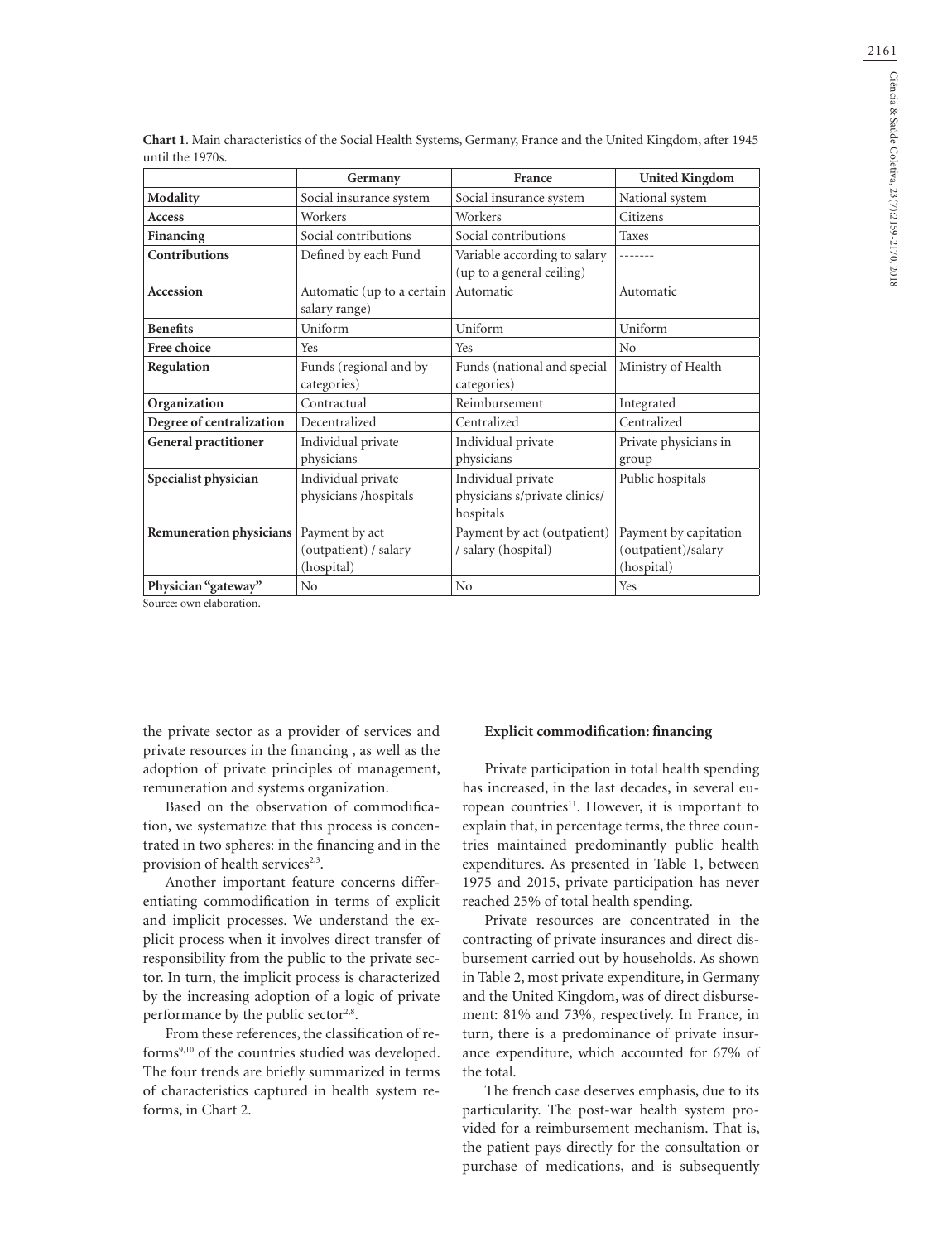|  | <b>Chart 2.</b> Typology of commodification. |  |
|--|----------------------------------------------|--|
|--|----------------------------------------------|--|

| <b>Explicit commodification</b> |                                                                     | <b>Implicit commodification</b> |                                                             |  |
|---------------------------------|---------------------------------------------------------------------|---------------------------------|-------------------------------------------------------------|--|
| Financing                       | Service offer                                                       | Financing                       | Service offer                                               |  |
| Direct payment /<br>Co-payment  | Outsourcing of auxiliary services                                   | Public-private<br>partnership   | New public management                                       |  |
| Private Insurance               | Assistance of private patients in<br>the public network             |                                 | Increased competition between<br>service providers (public) |  |
|                                 | Incorporation of the private<br>sector in the provision of services |                                 | Payment by result - hospitals                               |  |
|                                 | Private management of public<br>institutions                        |                                 | Payment for result - physicians                             |  |
|                                 | Privatization (stricto sensu)                                       |                                 |                                                             |  |

Source: own elaboration.

**Table 1**. Private spending on health (in % of total expenditure on health), Germany, France and the United Kingdom, 1975 to 2015.

|                       | 1975 | 1980 | 1985 | 1990 | 1995 | 2000 | 2005 | 2010 | 2015 |
|-----------------------|------|------|------|------|------|------|------|------|------|
| Germany               | 21,9 | 22.2 | 23,4 | 24,6 | 18,3 | 20,6 | 23,7 | 16,6 | 15,5 |
| France                | 22.5 | 20,4 | 22,0 | 24,0 | 20,9 | 21,1 | 21,3 | 21,6 | 21,1 |
| <b>United Kingdom</b> | 9,1  | 10,5 | 13,9 | 15,7 | 15,9 | 20,7 | 18.7 | 16,9 | 20,3 |

Source: OECD<sup>12</sup>.

**Table 2**. Private health expenditure by financing scheme (in % of the total private expenditure), Germany, France and the United Kingdom, 2015.

|                       | Private<br><b>Insurer</b> | Direct disbursement<br><i>(including)</i><br>co-payment) |
|-----------------------|---------------------------|----------------------------------------------------------|
| Germany               | 19%                       | 81%                                                      |
| France                | 67%                       | 32%                                                      |
| <b>United Kingdom</b> | 27%                       | 73%                                                      |

Source: OECD<sup>12</sup>.<br><sup>I</sup> French private insurers are, mostly, mutual, worker-run and non-profit institutions. Nevertheless, by the methodology presented in the OECD data, all mutuals are classified together with the private insurers. It should also be pointed out that the participation of profitable private insurers has been increasing, but the mutual ones still predominate in the French system.

reimbursed by Social Security. As Security does not reimburse the entirety of the expenses, a private supplementary insurance system has been developed, with the objective of coping with the co-payments. This system, however, was organized around mutual institutions, managed by employees and non-profit making.

With regard to co-payment mechanisms, these have existed since the creation of the three health systems in the post-war period, with the proposal of co-participation of the user in financing<sup>10</sup>. However, the values were, generally, very low and a large part of the population (elderly, pregnant women, children, those with chronic diseases) was (and continues to be) exempt. This is the case of the british system, where co-payments are very limited and restricted to dentistry and medicines.

Even so, from the 1980s, its dimension and values have been increasing. Table 3 summarizes the main co-payment mechanisms and their values.

Co-payment is also thought of as an instrument to rationalize the use of the system. An example of this is the differentiation of co-payment in the french system depending on the physician accessed, implemented in 2004. If the patient consulted with his/her referring physician (usually a general practitioner), the co-payment would be 30%, as well as to access other professionals, provided under your referral of the physician. However, if the patient decided to consult with another professional, without prior recommendation, he/she would have to pay a higher co-payment, of 40%. This figure was raised to 50%, in 2007, and to 70%, in 200915,16.

The systems also have other mechanisms of direct disbursement, as in the case of medicines. In the three countries, by means of cost-effectiveness analyzes, the drugs that are paid by the public system were reduced in the years 2000<sup>17</sup>.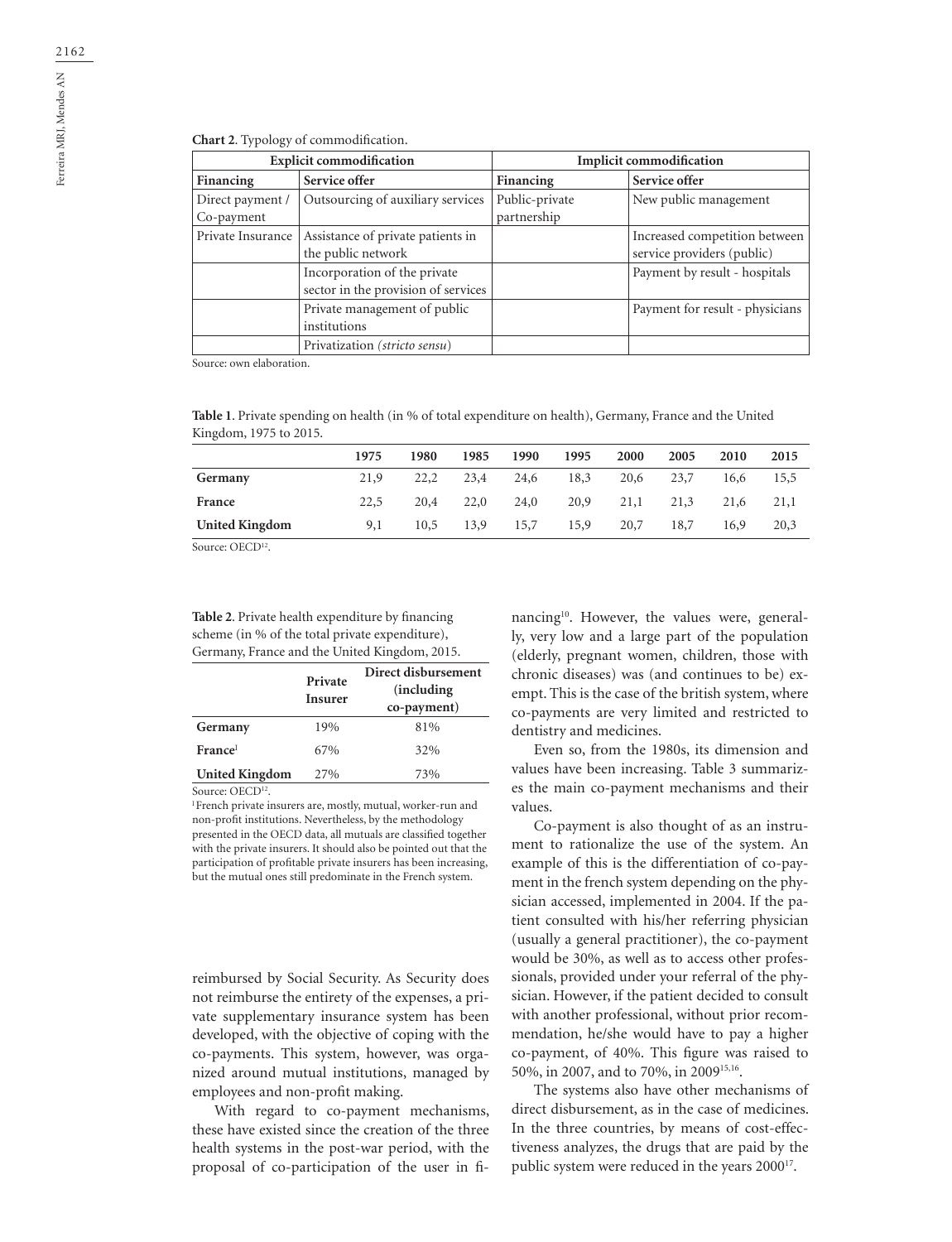| Table 3. Co-payment in health systems, Germany, France and the United Kingdom, 2015. |  |  |
|--------------------------------------------------------------------------------------|--|--|
|--------------------------------------------------------------------------------------|--|--|

|                                 | Germany          | France                          | United Kingdom <sup>II</sup>                        |  |
|---------------------------------|------------------|---------------------------------|-----------------------------------------------------|--|
| Consultation                    |                  | 30% ( $\in$ 6,90)               |                                                     |  |
| <b>Medication</b>               | $E$ 5-10         | $\epsilon$ 0.50                 | £ 7,20                                              |  |
| Dental Care                     | 20% orthodontics | 30% (from $65,07$ to $683,85$ ) | from $\text{\pounds}$ 16,50 to $\text{\pounds}$ 198 |  |
| <b>Transportation ambulance</b> | $\epsilon$ 5-10  | $\epsilon$ 2                    |                                                     |  |
| Hospital stay                   | $\epsilon$ 10    | $\epsilon$ 18                   |                                                     |  |

Source: Harker<sup>13</sup>; Busse e Blümel<sup>14</sup>; Ameli<sup>15</sup>.

<sup>I</sup>Co-payment, in France, is a % of the value of the consultation (in 2015, the value of the consultation agreed with the Social Security was €23). If the consultation is with the physician responsible for the patient (*médecin traitant*) or a specialist indicated by the same, the co-payment is 30% (€6.90). If there is no indication of the physician, the co-payment increases to 70% (€16.10). If The presented co-payment amounts refer only to England, in 2012 values.

The other form of raising private participation in financing is private health insurances. They may have very different roles in each country: substitutes (such as in Germany, where the population with the highest incomes may choose to adopt social or private insurance); complementary (french case, where private insurance finances costs not covered by Social Security, and to a lesser extent in the Germany case) or supplementary (where it covers care not provided by the public sector or in order to access private beds, avoiding queues, as occurs in the United Kingdom).

In France, the increase in co-payment mechanisms has led to the expansion of complementary private insurance. In 1980, 72% of the french population had complementary insurance to cover co-payments; in 1995, the proportion was 85% and, in 2008, 95%17-19.

In Germany and the United Kingdom, the share of the population with private insurance is much lower than in the case of France, in view of the different objectives of obtaining insurance. In both countries, there was a strong increase in the population with private insurance throughout the 1980s (from 6.5% to around 11%), with relative stability in the 1990s and 2000<sup>14,20</sup>.

In the british case, as the entire population is automatically covered by the public system, private insurance finances care outside the NHS, in private hospitals, sought by the highest income population, or for procedures not covered by the NHS (such as elective plastic surgery). In addition, private insurance is used to access private beds in public hospitals $21$ .

In the german system, private insurance is mainly substitute, in other words, those who opt for private insurance are not tied to social insurance. In 2008, two important changes were implemented in the german system that affected both social and private insurance: the obligation of membership to some kind of insurance and the determination that those who choose private insurance will not be able to return to the public, after reaching 55 years $11$ .

Thus, the tendency of explicit commodification in financing has a marked feature in the expansion of the participation of private resources, mainly through the increase of co-payments. The greatest risk derived from this trend is to reduce universality of access, by making co-payment a relevant factor.

Until the beginning of the decade of 2010, this danger seemed reasonably controlled: Germany and the United Kingdom had a number of exemptions, which allowed 50% and 80% of the medicines, respectively, to be completely free. Still, it is important to highlight that pernicious effects have been avoided by population pressure, as in the case of an attempt by the german government to insert co-payment for medical consultations<sup>14</sup>.

In the french case, the greater diffusion of co-payments led the french government to create, in 2003, a mechanism called universal supplementary health coverage, allowing the low-income population to have access to complementary insurance free of charge and thus not having to pay with no co-payment<sup>16-18,22</sup>. Thus, the increase from 85% to 95% of the population with private health insurance was derived from this mechanism, meaning a greater guarantee of universality to the low-income population.

## **Explicit commodification: provision of services**

The provision of health services is performed by both public and private service providers (philanthropic or profitable). In the three coun-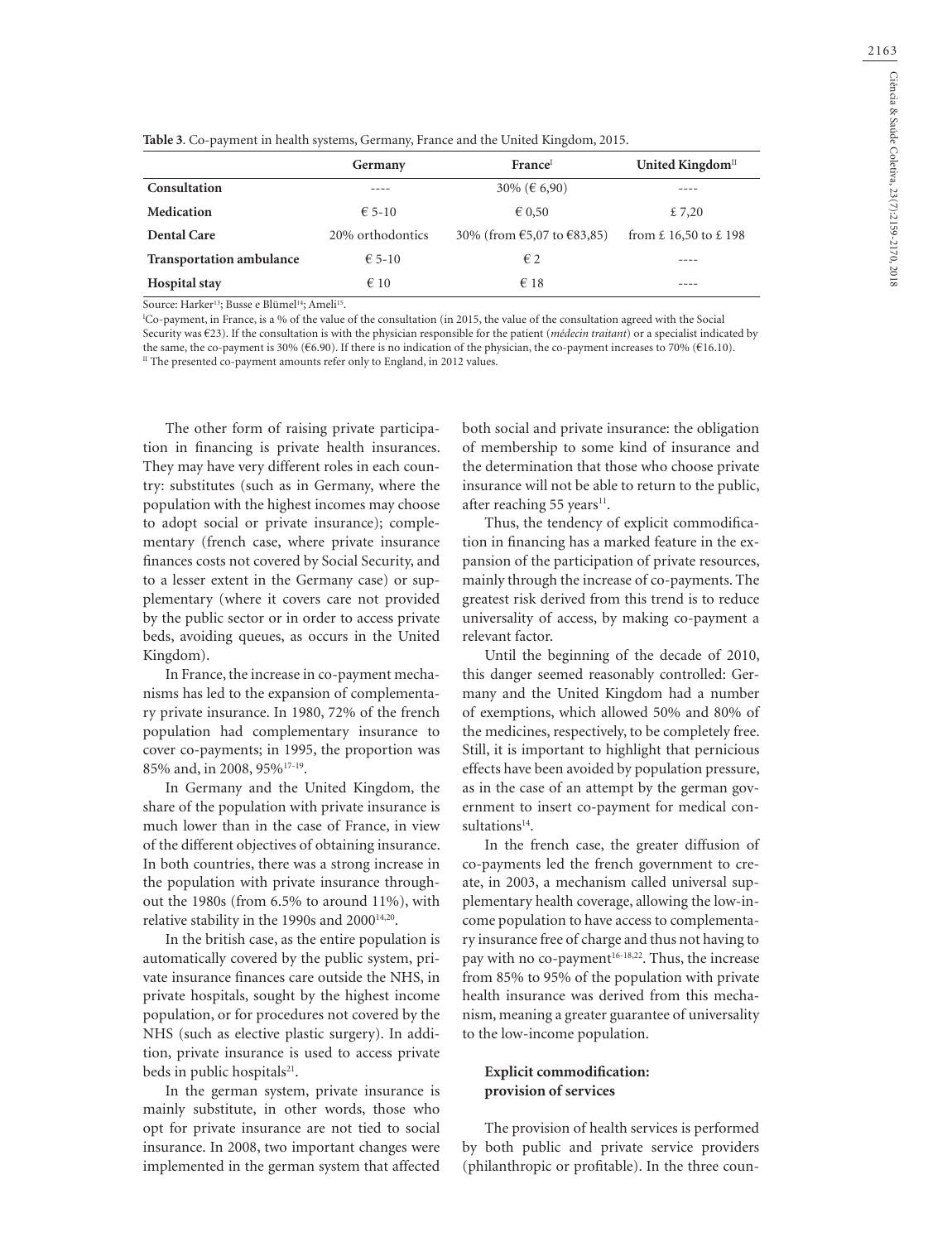tries studied, general practitioners have remained as post-war liberal professionals, while hospital professionals became civil servants. Hospital networks were organized in different ways: while the british system nationalized its network, Germany and France maintained private hospitals as part of the provision of services<sup>2</sup>.

Nevertheless, private participation has grown with the reforms implemented since the 1980s. As early as the beginning of the decade, the outsourcing of auxiliary services became a current practice, initially in the contracting of private services for auxiliary activities, such as laundry, food, cleaning and security<sup>2,3</sup>.

In Germany and France, the signs of outsourcing are small, even if present. In both cases, private hospitals that provide services to the public network are released to contract these services and public institutions have restrictions, even though the practice occurs in security services, laundry, maintenance of equipment and informatics<sup>14,23,24</sup>.

In the United Kingdom, outsourcing was much higher. As early as 1983, the Health Department instructed all health authorities to open up to competition in the cleaning, laundry and catering sectors, with authorization, in 1988, so that all non-medical service (from parking to the presence of television in the rooms) could be outsourced. In the 1990s, the process expanded to medical services, with contracting for clinical and laboratory analysis of exams<sup>3,25,26</sup>.

The United Kingdom has also expanded the care of private patients in the public structure. Since the creation of the NHS, in 1948, this was a controversial point. Although legal, the existence of restrictions meant that between the 1950s and 1970s, only about 1% of the NHS beds were intended for private patients. In the 1980s, the demand for more resources boosted the expansion of this service, increasing to 3% of the beds<sup>21,26,27</sup>.

As of 2002, with the conversion of hospitals into *foundation trusts*(autonomous public institutions of private law),the pressure for private patient care in the NHS has increased. The biggest change occurred in 2012, with *foundation trusts* hospitals being able to obtain up to 49% of their income from private sources – given the radical nature of the change, its adoption was still under discussion in 2017<sup>28,29</sup>.

A third trend was the incorporation of the private sector in the provision of health services, mainly in the hospital sector. In the United Kingdom, the hiring of the private sector for service provision in the NHS occurred on an *ad hoc* basis

until the 1990s. This situation underwent a major transformation in the 2000s, with the implementation of an agreement which provided for the possibility of *NHS hospitals trusts* to hire local private providers to perform elective surgeries. In 2003, the establishment of the *Independent Sector Treatment Center* (ISTC) facilitated the hiring of private hospitals to provide services in the NHS. In 2012, the private hospitals participating in the program were compulsorily included among the choices of the patients. Every patient can, from then on, choose from five hospitals for treatment, always including at least one private institution<sup>29,30</sup>.

In the french case, the great change occurred with the 2004 reform (*loi Mattei*). The reform created the Regional Health Agencies (ARS), which had autonomy to contract services (in order to fulfill health missions) in public, philanthropic or private hospitals. The private sector gained more space in the system, considering the perspective that the contracting of private institutions would allow a greater attendance of health needs<sup>18,31</sup>.

In Germany, the situation is somewhat different. The state sphere (*Länder*) always had the autonomy to credit, in the provision of health services in the public system, any type of hospital – public, philanthropic or private profit –, passing on resources according to its regional hospital planning. The hiring of large private institutions increased in the 1990s in some *Länder*, for the construction and operationalization of hospitals within the regional planning, with remuneration according to the number of social insurance patients attended<sup>31,32</sup>.

A fourth phenomenon is the growing hiring of private managers for public institutions. In Germany, in the early 2000s, the legal structure of hospitals was modified, allowing the contracting of private institutions to run public hospitals $2,33$ . In the british case, throughout the 1990s, rather than hiring private managers, hospitals underwent an increasing process of incorporating private business logic – until their transformation into *foundation trusts*, as of 2002. However, once converted into *foundations*, some hospitals opted for privately hired management. In addition, in the outpatient sector, the government allowed, from 2005 on, the private sector to manage health centers, the *NHS Health Centers*, in its various modalities $34$ .

Explicit commodification in service provision is also present in the privatization *stricto sensu*, most recurrent in Germany. In the 1990s,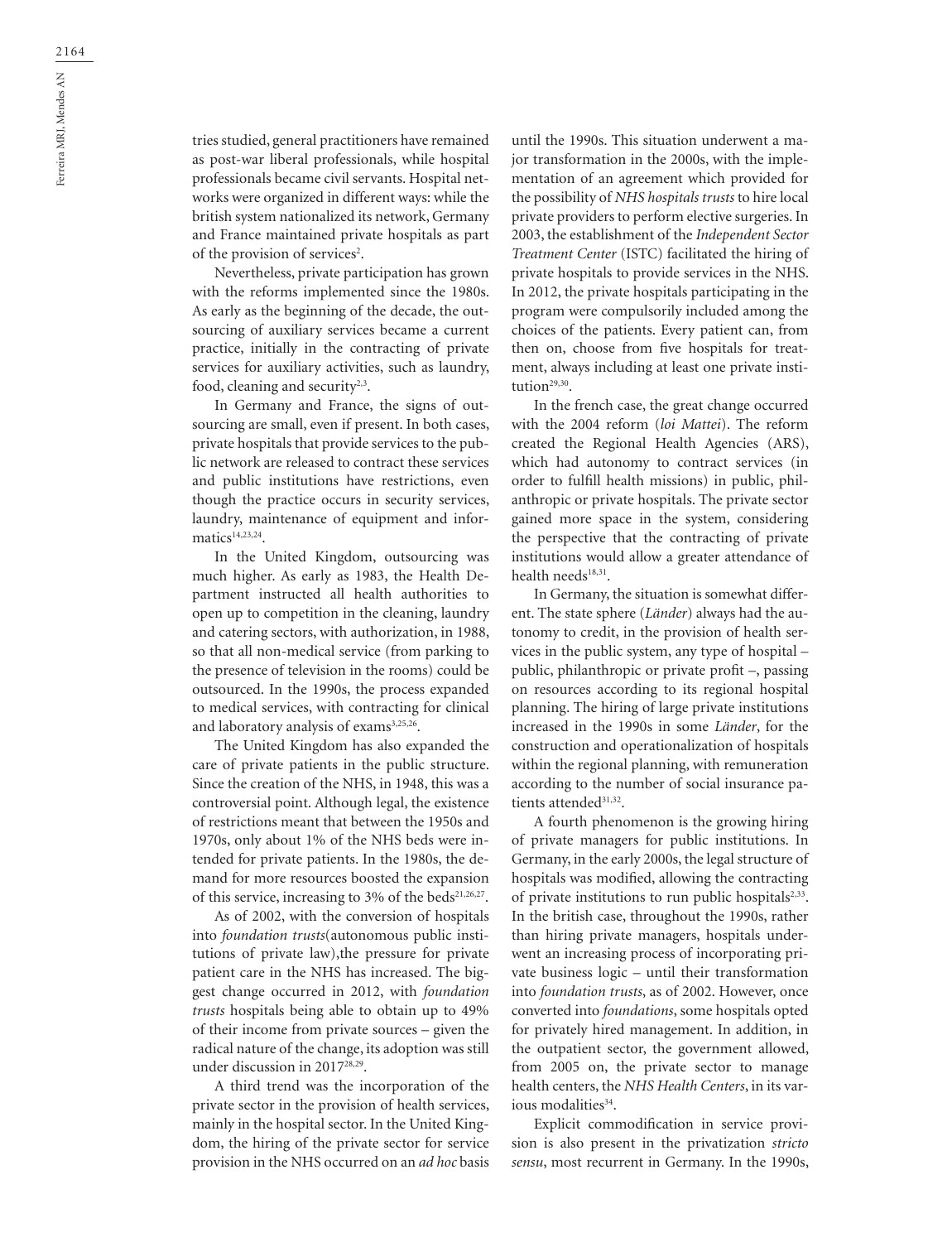small public hospitals, especially in the former East Germany, were privatized. Already in the 2000s, the process reached large institutions of the former western part of the country. Between 1992 and 2006, private for-profit German hospitals rose from 15.5% to 27.8% of the total, with private beds offering increasing from 8.9% to 13.6%, in the same period, reaching 15% in 200924,32. Although they represent a small portion, it is worth mentioning the pace of expansion of private participation.

#### **Implicit commodification: financing**

As discussed in the explicit commodification of funding, health systems in Europe have been increasingly engaging the private sector in financing systems in terms of resources that come via direct disbursement (including co-payments) and private insurance. However, private participation in financing is not limited to this.

In the United Kingdom, budget constraints have led the hospital sector to borrow money from the private sector, in order to make investments. This process occurs in four ways: private loans taken directly by hospitals; private loans taken by regional health agencies; formation of public-private partnerships (PPPs), with the private sector being responsible for the design, construction and operation of non-clinical hospital services; and PPPs involving the management of clinical functions by the private sector $35$ .

Direct borrowing from the private sector is possible in France and Germany. In both countries, a five-year public plan foresees the number of hospitals and the expansion needs of the services, conditioned to the regional specificities and may include private hospitals that are part of the provision of public system services $18,33,35$ .

In Germany, in terms of hospital financing, we must first understand that, while the Social Health Insurance Funds are responsible for the financing of current costs and small investments, larger investments, involving the construction and renovation of hospitals, depend on state resources (*Länder*). Hospitals are free to borrow from the private sector, provided there is regional approval<sup>6,32</sup>.

The implementation of a PPP by a german hospital is an exclusive decision of the owner (municipality or state), allowed to public hospitals under private law (up to 2007, 38% of german public hospitals). Between 2002 and 2012, nine PPPs were constituted in the hospital sector and another twelve projects were under evaluation.

In the french case, although the possibility of borrowing money from the private sector was already present, only from 2003, the hospital sector was included in the institutions that could carry out a PPP. Between 2005 and 2012, 50 contracts of PPPs were approved, with the complete construction of 35 hospitals, totaling €4.7 billion, equivalent to 15% of total hospital investments in the period<sup>24</sup>.

In turn, the british case is the most prominent in our analysis – both for its precursor aspect and for the extension of this modality. The partnership was created through the creation of the PFI (*Private Finance Initiative*), in 1997, on the grounds that the Treasury was not able to meet all investment demands in the health sector. The use of private resources would enable the expansion of infrastructure, transferring risks and allowing a reduction in construction costs $7,24,35$ .

The contracts via PFI predicted that private investors would be responsible for the design, operation, financing and construction of the infrastructure. The public authority would later pay a fee of 12% to 20% of the annual income for the consortium involved, in contracts that would last, in principle, 25 years. Between 1997 and 2013, 118 financing projects were signed in this modality, which corresponded to 90% of hospital infrastructure investments in the country, totaling  $£11.6$  billion<sup>7,24,27</sup>.

The adoption of PPPs in british hospitals, however, faces important questions. The costs would have, instead of reducing, been expanded. This is because the private sector borrows at a higher cost than the public sector; the dividends to be paid by hospitals are high; and new costs arose, usually undersized, from monitoring contracts. As a result, construction costs were higher than expected, increasing the rate of later payment by the public sector and the duration of contracts (which increased from 25 to 30 and up to 40 years). In addition, private investments in hospitals changed management and extended turn-overs of employees<sup>24,27</sup>.

#### **Implicit commodification: offer**

The implied commodification in offer is understood as the increasing adoption of market principles in the performance of the public sector, through new management models (*new public management*), with the justification of increasing efficiency and "modernization".

In european healthcare systems, the new public management emerged in the United Kingdom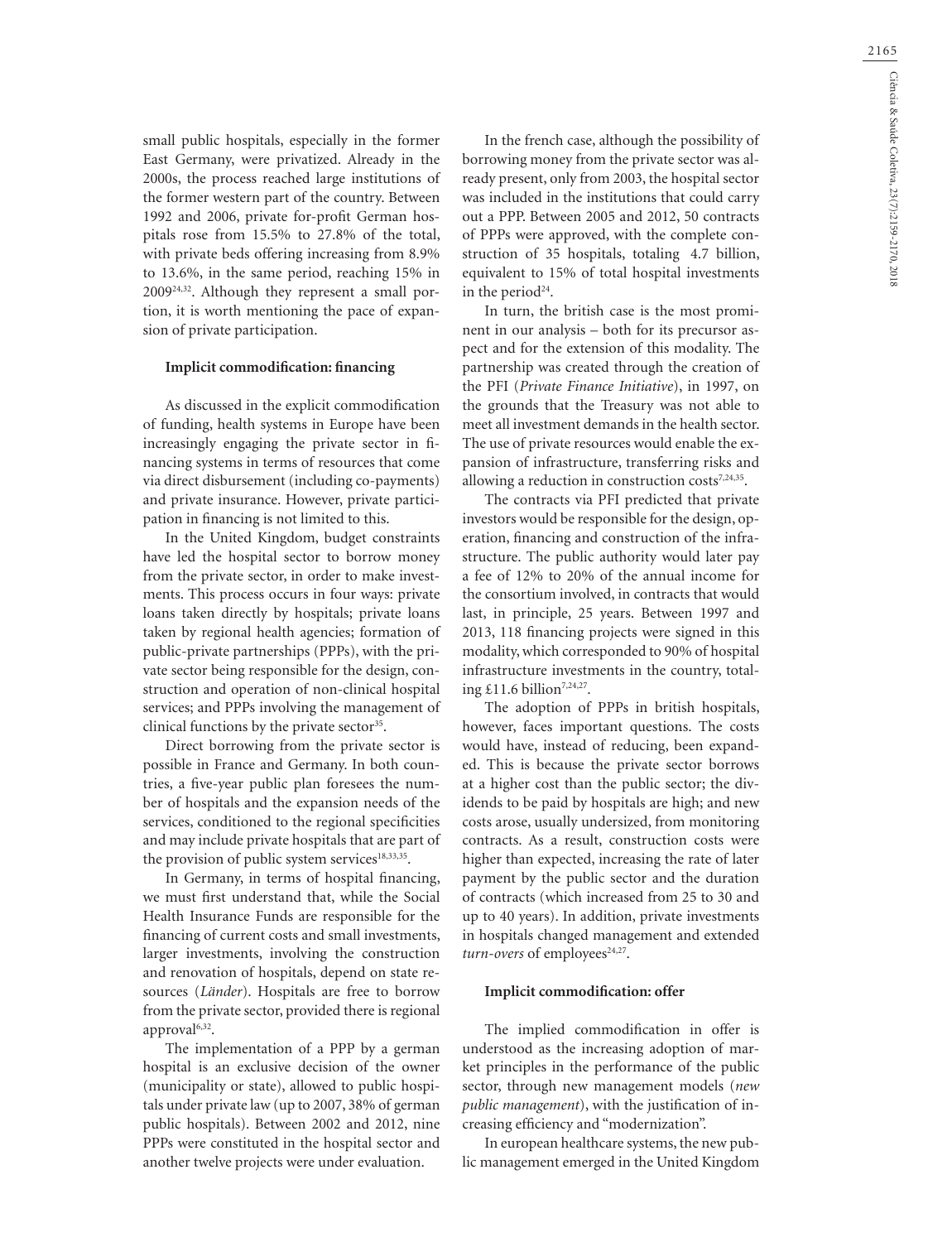in the 1980s, with the replacement, in the top NHS administrative positions and hospitals, of health professionals by private sector executives with business experience. This trend also occurred in France and Germany in the following decade27,36.

In addition, the new management is associated with changes in the organization of health systems. One of the most profound transformations was the idea that it was possible to incorporate the basic premise of a private system: the organization as a market. The pioneer country in this process was the United Kingdom, with a series of changes in the NHS, starting in 1989, to establish an internal market or quasi-market.

The reform proposed the separation of the functions of purchasers and service providers, in the outpatient and hospital systems. The health authorities started to buy the services of the providers, and the hospitals could be constituted as autonomous institutions, the *hospitals trusts*. General practitioners (GPs), in turn, could have their own budget, such as *fundholders*, in order to hire the necessary (not emergency) services for their patients. Although the creation of *fundholders* did not disseminated as the government planned, a "quasi-market" was created, taking into consideration that, although most of the agents involved were from the public sphere, mercantile competition was being promoted<sup>25</sup>.

The internal market of the NHS was reformed several times in the 1990s and 2000s. In 1997, the Labor government proposed the reconfiguration of the system, with the creation of *Primary Care Groups* (PCGs), which should be an evolution of *fundholders*, extending its sphere of responsibility by allocating resources in the system. However, this institutional design was unsuccessful and, in 2001, the government created the *Primary Care Trusts* (PCTs). The PCTs acted as management structures, integrating, in the same geographic space, the activities of public health, the provision of the services of GPs and hospitals. In 2010, local health authorities and PCTs were abolished, with the contracting of health services transferred to the *Clinical Commissioning Groups* (CCGs)<sup>26,28,30</sup>.

In the hospital sector, hospitals *trusts* have become, through the years 2000, *foundation trusts*, becoming public institutions of private law. As a result, these hospitals acquired autonomy for borrowing from the private sector, selling goods, setting their own salary scale and contracting services. In terms of resources, hospital financing, previously budgeted, started to be performed through payment by procedure<sup>27</sup>.

In fact, this form of hospital remuneration was part of a wider process of change, which affected not only the british system. With the premise of reducing costs, governments adopted budget ceilings in hospitals, Germany and France in the 1980s. Subsequently, this logic was supplanted by contracts with productivity clauses, under the american influence of the principles of "medicine based in evidence", in which the choices of health treatments went through the premise of evaluating the most efficient methods. From the 1990s, this process led to the adoption of the hospital payment based on the *Diagnosis Related Group* (DRG)<sup>2,18</sup>.

The DRG is based on the definition of national tariffs, with the establishment of a uniform price for the same procedure. The objective is to homogenize the payment and encourage institutions to increase their efficiency, since they only receive the amount defined in the national table and would have to differentiate by the greater efficiency32. Although the rhythms and adoption process were different, in 2010, the mechanism for payment to hospitals via DRG was responsible for 60% of all hospital revenue, in England, and 80% in France and Germany<sup>11,30</sup>.

In addition to the hospital payment, the remuneration of physicians began to incorporate payment for performance mechanisms. The premise was that, by linking the payment to the performance achieved, there would be a more efficient system. In addition, it would be possible to overcome the "incentive" problems derived from the forms of remuneration present in the health systems until then. Up until the early 2000s, was predominant, for ambulatory physicians, the payment by medical act in Germany and France and by capitation in the United Kingdom<sup>37</sup>.

England pioneered the association between the remuneration of physicians and the setting of "outcome" parameters to be met, with the establishment, in 2002, of 146 indicators. Each goal fully met (with rates ranging from 50% to 90% of patients) would generate a gain  $37,38$ . As of 2010, this mechanism was extended to the national system, called the *Commissioning for Quality and Innovation* (CQUIN).

Both in Germany and France, this type of remuneration began to be adopted in 2009. In the german case, medical remuneration was determined by three factors: number of patients attended, weighted by a morbidity rate; individual services, such as immunization and outpatient surgeries; and emergency care, such as epidem $ics<sup>14,37</sup>$ . In France, the government initially estab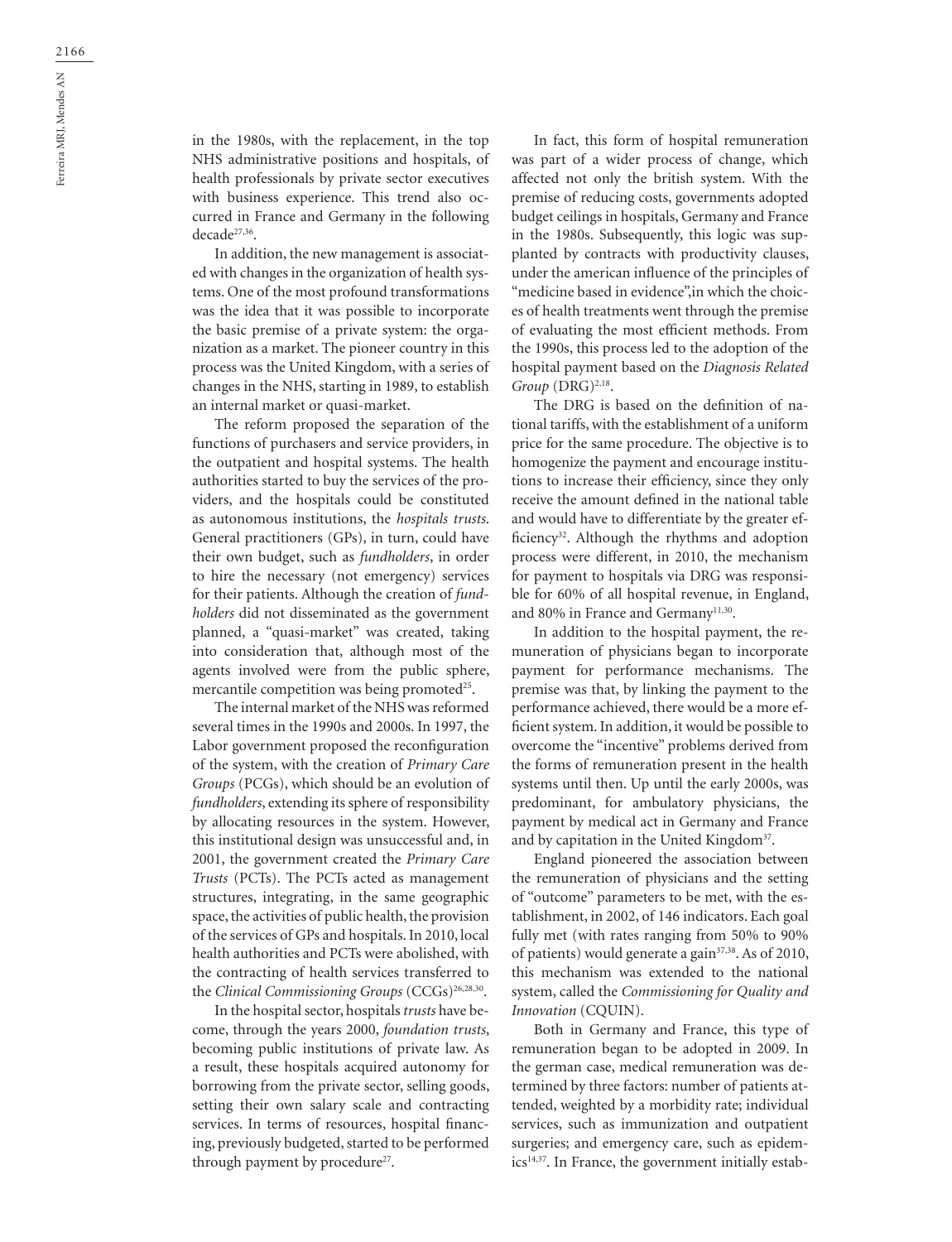lished several objectives, centered on two axes: "tracking and chronic diseases" and "optimization of prescriptions"18,38. Although the variable remuneration still corresponds to a small proportion of the german and french physicians (less than 10%), the mechanism already comprises the remuneration of almost all the professionals of the public systems.

In terms of implied commodification in the provision of services, we highlight the risks involved in the adoption of DRG as hospital remuneration. In Europe, research on their impact is still very incipient, given the short period in which the mechanism is in place in the various countries. Still, some concerns can already be pointed out. Early research on the english case indicates an increase in administrative costs associated with implementing the DRG mechanism – around £100.000 per institution<sup>30</sup>.

Besides the concern with financial impacts, the payment mechanisms by procedure, by homogenizing the payment made to the hospitals, would not be able to apprehend that the same care can be carried out in very different circumstances (the placement of a prosthesis for the first time, in comparison with the substitution of an existing one), as well as not incorporating in the value the previous socioeconomic conditions of the patients, that can affect the amount of days of treatment necessary and possible complications. In this sense, the risk of patient selection would have become more intense<sup>30,32</sup>.

France is a good example of this concern. Private institutions would have prioritized the care of patients whose care generates larger payments and increased their readmission rate. Public hospitals, on the other hand, were more burdened in the care of patients with multiple health prob $lems^{11,18}$ .

### **Conclusion**

This article was not intended to deplete the presentation of all the market mechanisms that expanded its presence in these health systems in the last three decades, but, rather, to allow a broad view of the process, explaining that commodification affected all fields of health systems, albeit at distinct intensities, especially when analyzing each of the three countries.

Germany is the country, in comparative terms, in which explicit commodification is higher, especially with regard to the provision of services, since the provision by private institutions is broader, including the privatization of an important part of the hospital network (although historically it has always been higher). In addition, from the financing point of view, it is the country with the largest private participation in health expenditures, both in terms of GDP, either in *per capita* terms, although it is worth noting that, in 2016, 76% of expenditures remained public.

The United Kingdom, in turn, is the country with the highest degree of implied commodification, mainly in the provision of services. The NHS did not have a structural change in its fiscal financing, nor did the supply of services cease to be carried out, mainly, by a public hospital network. However, the incorporation of precepts of market, mainly based on the competition, modified both the outpatient and hospital systems.

In France the reforms instilled market mechanisms throughout their health system, although, generally, with less intensity than in the german and british cases. The market reforms were proposed under more resistance, which made its implementation more difficult. However, when adopted, in some cases, the changes were more abrupt, as in the case of hospital remuneration for procedures (DRG).

Although this article does not propose to carry out a detailed analysis of the consequences of commodification, it is possible to point out some identifiable consequences from the bibliographic review and the data analysis performed in this work for each of the four trends mentioned.

In terms of the explicit commodification of financing, the continuity of the predominance of public resources and the existence of several exemptions of co-payment has, so far, prevented universality of access from being affected.

As for the implied commodification of financing, it is already clearer possible negative impacts. The british PPPs, precursors of the process, point to the increase of costs in the system, which raises questions about the efficiency of the reform. Although this does not directly affect users, it has increased construction costs, as well as expanding employee turnover, with the potential to affect quality.

In terms of the consequences of implied commodification, the adoption of payment mechanisms by result, especially with regard to hospitals, has generated risks of patient selection, with possible inequality of access. The french hospitals are illustrative of the trend: the private institutions have privileged the care of patients without previous health complications and with diseases whose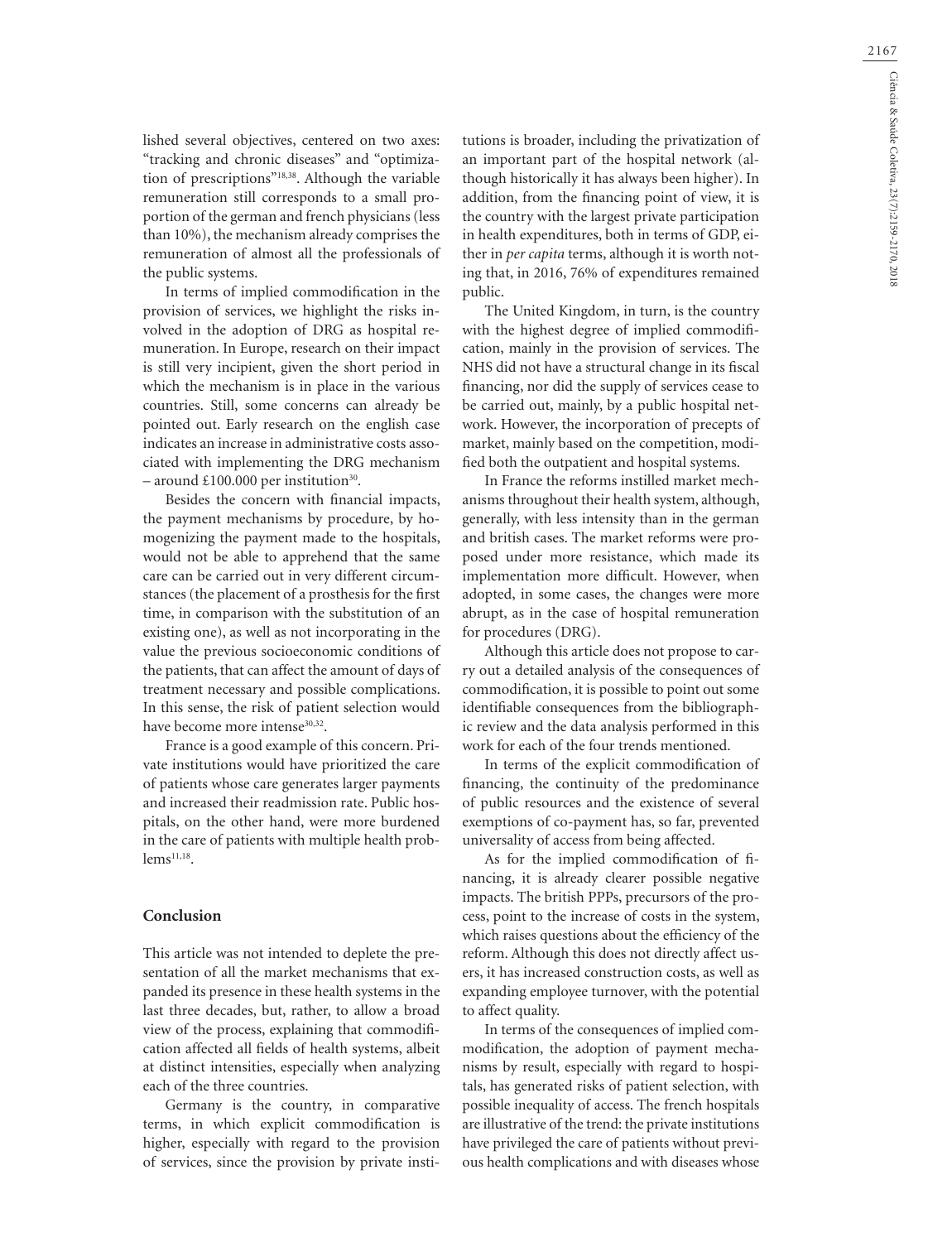remuneration is high. This makes public hospitals more crowded, addressing more complex health problems and yet "accused" of inefficiency.

Finally, with regard to explicit commodification, the incorporation of private institutions in the provision of services must be accompanied by guarantees that it does not affect access to the system. Another important element is the care of private patients in the public network. The significant increase in the possibility of private patient care in the english NHS scratches isonomy and can reduce the effective universality of access.

## **Collaborations**

MRJ Ferreira and AN Mendes participated equally in all stages of preparation of the article.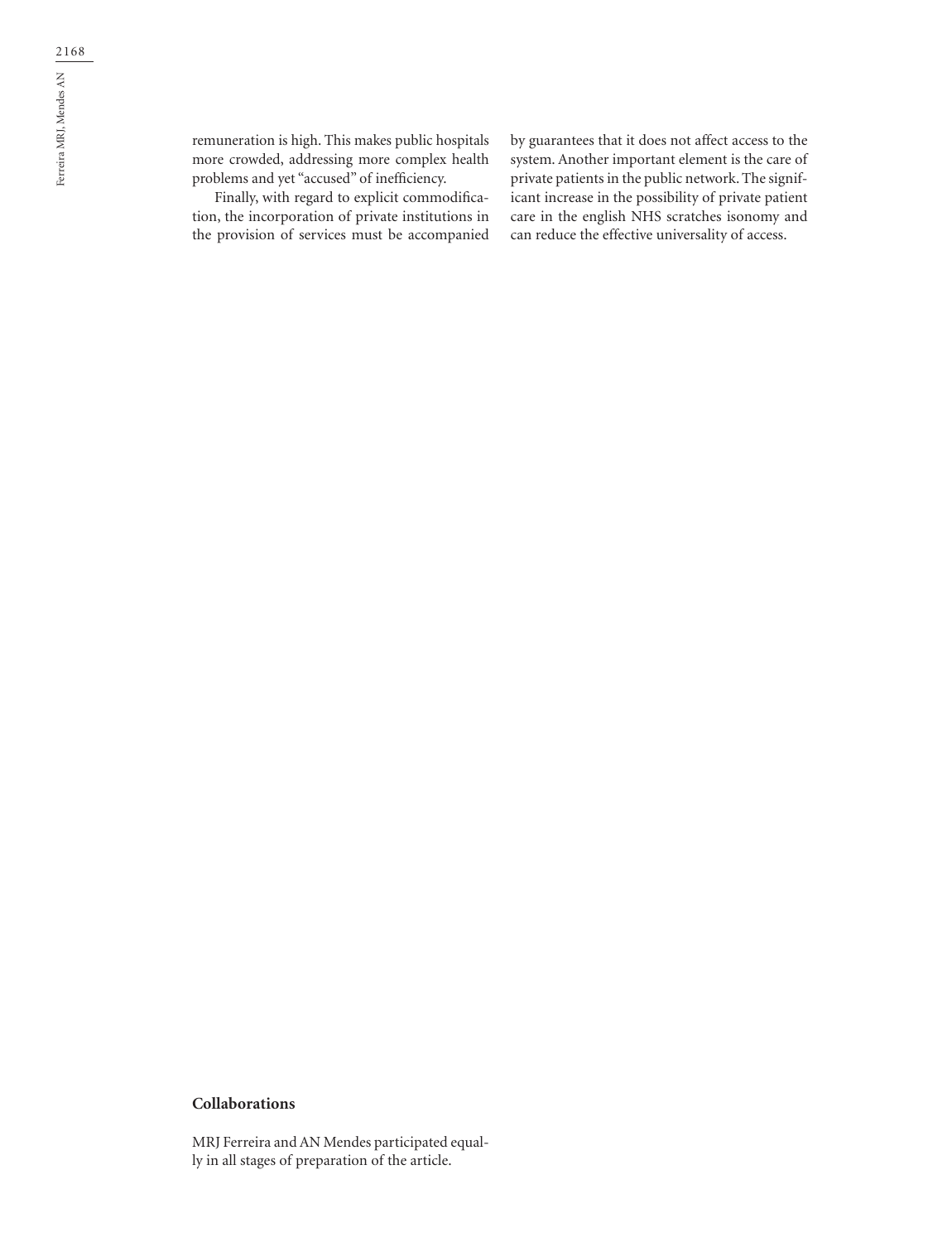#### **References**

- 1. Esping-Andersen G. *The Three Worlds of Welfare capitalism*. New Jersey: Princeton University Press; 1990.
- 2. Maarse H. The privatization of health care in Europe: an eight-country analysis. *J Health Polit Policy Law*  2006; 31(5):981-1014.
- 3. André C, Hermann C. Privatisation and Marketisation of Health Care Systems in Europe. In: Hermann C, Huffschmid J, editors. *Privatization against the European Social Model: a critique of European policies and proposal for alternatives*. Hampshire: Palgrave MacMillan; 2009.
- 4. Maarse H. *Privatization in European health care: a comparative analysis in eight-country*. Maarssen; Elsevier Gezondheidszorg; 2004.
- 5. Lewis R, Dixon J. *NHS market futures: exploring the impact of health service market reforms*. London: King's Fund; 2005. [Discussion Paper].
- 6. Mosebach K. Commercializing German Hospital Care? Effects of New Public Management and Managed Care under Neoliberal Conditions. *German Policy Studies* 2009; 5(1):65-98.
- 7. Hermann C. The Marketisation of Health Care in Europe. *Socialist Register* 2010; 46:125-144.
- 8. Schulten T, Böhlke N. Hospitals under Growing Pressure from Marketisation and Privatisation. In: Hermann C, Flecker J, editors. *Privatization of Public Services: Impacts for Employment, Working Conditions, and Service Quality in Europe*. Routledge: Taylor & Francis Group; 2012. p. 89-108.
- 9. André C, Batifoulier P, Jansen-Ferreira MR. Une nouvelle grille d'analyse des processus de privatization en Europe. In: Abecassis P, Coutinet N, editeurs. *Economie sociale: crises etre nouveaux*. Louvain la Neuve: Presses Universitaires de Louvain; 2015. p. 95-110.
- 10. André C, Batifoulier P, Jansen-Ferreira MR. Health care privatization processes in Europe: Theoretical justifications and empirical classification. *International Social Security Review* 2016; 69(1):3-23.
- 11. Stablie M, Thomson S, Allin S, Boyle S, Busse R, Chevreul K, Marchildon G, Mossialos E. Health Care Cost Containment strategies used in four other high-income countries hold lessons for The United States. *Health Affairs* 2013; 32(40):643-652.
- 12. Organização para a Cooperação e Desenvolvimento Económico (OCDE). *Health expenditure and financing*. [acessado 2018 abr 24]. Disponível em: http://stats. oecd.org/Index.aspx?DataSetCode=SHA
- 13. Harker R. *NHS funding and expenditure*. London: House of Commons; 2012.
- 14. Busse R, Blümel M. Germany: Health system review. European Observatory on Health Systems and Policies Series: *Health Systems in Transition* 2014; 16(2).
- 15. Assurance maladie en ligne (Ameli). *Assures*: soinsetremboursements\_CMU et Complementaires. [acessado 2015 Abr 06]. Disponível em: http://www.ameli.fr/assures/soins-et-remboursements/cmu-et-complementaires-sante/index.php
- 16. Duval J. *Le mythe du "trou de La Sécu"*. Paris: éditions Raisons d'Agir; 2007.
- 17. Batifoulier P. *Capital santé. Quand le patient devient client*. Paris: La Découverte; 2014.
- 18. Tabuteau D. *Démocratie Sanitaire: Les nouveaux défis de la politique de santé*. Paris: Odile Jacob; 2013.
- 19. DREES. Les dépenses de santé en 2014. Études *et résultats* 2015; 935.
- 20. Office of Health Economics (OHE). *OHE Guide to UK Health and Health Care Statistics*. 2nd ed. 2013. [acessado 2014 Mar 19]. Disponível em: http://www.ohe.org/ publications/article/ohe-guide-to-uk-health-and-health-care-statistics-135.cfm
- 21. Keen J, Light D, Mays N. *Public-Private Relations in Health Care*. Londres: King's Fund; 2001.
- 22. Tuohy CH, Flood CM, Stabile M. How Does Private Finance Affect Public Health Care Systems? Marshaling the Evidence from OECD Nations. *J Health Polit Policy Law* 2004; 29(3):359-396.
- 23. Marriott L, Renault V, Fillaire F, Kauffmann A, Trottin F. L'externalisation dans lês établissements de santé. Enquête ISLI/EXEL LOGISTICS. *Revue Logistique& Management* 1998; 6(1):107-114.
- 24. European Commission. *Health and Economic Analysis for an Evaluation of the Public Private Partnership in Health Care Delivery across EU*. Annexes. European Union; 2013. [acessado 2014 Dez 19]. Disponível em: http://ec.europa.eu/health/expert\_panel/documents/ publications/docs/ppp\_finalreport\_annexes\_en.pdf
- 25. Webster C. *The National Health Service: a political history*. New York: Oxford University Press; 1998.
- 26. Klein R. *The new politics of the NHS*. 4<sup>th</sup> ed. Prentice Hall: Pearson Education; 2001.
- 27. Pollock AM. *NHS pic: the privatization of our health care*. United Kingdom: Verso; 2005.
- 28. Allen P. An economic analysis of the limits of market based reforms in the English *NHS. BMC Health Serv Res* 2013; 13(Supl. 1):S1.
- 29. Powell M, Miller R. Privatizing the English National Health Service: An Irregular Verb? *J Health Polit Policy Law* 2013; 38(5):1051-1059.
- 30. Mays N, Dixon A, Jones L, editors. *Understanding New Labour's market reforms of the English NHS*. Londres: The Kings Fund; 2011.
- 31. Dewulf G, Wright S. Capital financing models, procurement strategies and decision-making. In: Rechel B Wright S, Edwards N, Dowdeswell B, McKee M, editors. *Investing in hospitals of the future.* Copenhagen: Observatory Studies Series 16; 2009. p. 123-144.
- 32. Maarse H, Normand C. Market competition in European hospital care. In: Rechel B, Wright S, Edwards N, Dowdeswell B, McKee M, editors. *Investing in hospitals of the future*. Copenhagen: Observatory Studies Series 16; 2009. p. 103-122.
- 33. Busse R, Wörz M. The ambiguous experience with privatization in German health care. In: Maarse H, editor. *Privatization in European health care: a comparative analysis in eight-country*. Maarssen: Elsevier Gezondheidszorg; 2004. p. 79-95.
- 34. Lister J. *The NHS after 60*: *for patients or profits?* London: Middlesex University Press; 2008.
- 35. Thomson CR, Mckee M. Financing and planning of public and private not-for-profit hospitals in the European Union. *Health Policy* 2004; 67(3):281-291.
- 36. Hassenteufel P, Delaye S, Pierru F, Robelet M, Serre M. La libéralisation des systèmes de protection maladie européens: Convergence, européanisation et adaptations nationales. *Revue politique européenne* 2001; 1(2):29-48.